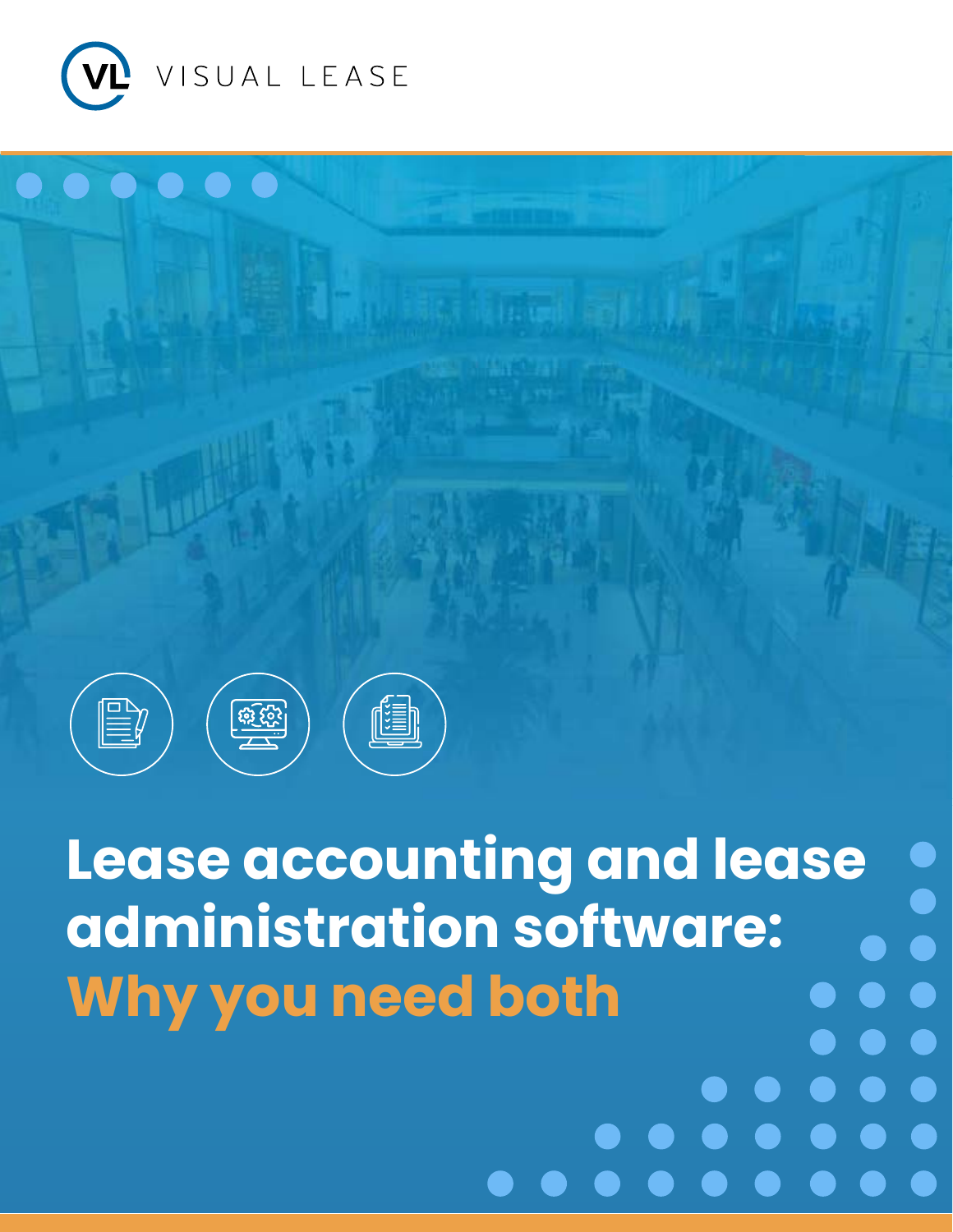

oΓ

The new lease accounting standards (ASC 842, IFRS 16, GASB 87) are not just a one-and-done disclosure. They usher in a new approach to accounting that includes an ongoing, cross-departmental effort – and, a much higher level of scrutiny.

**Lease accounting is interdependent on lease administration.** The new standard(s) require collecting leases from across your organization and staying on top of them as they change throughout the year. It is an ongoing effort that requires dedicated people (often cross-departmentally in IT, procurement, legal, etc.) with strict attention to detail.

To do so effectively, you need to implement a sustainable process and reliable technology. And though the lease accounting market offers a wide selection of software solutions to streamline compliance efforts, each tool is not one-size fits all. Many of the products on the market fail to address the importance of long-term lease administration throughout the financial process.

It is not possible to maintain lease accounting compliance with a large lease portfolio without accompanying technology that supports both lease accounting and lease administration. Here's why.

### **Software that includes both lease administration and lease accounting functionality is important to:**

## **#1 Ensure a single source of truth**

Having both lease administration and accounting together to one robust solution provides reliable, consistent lease information. This significantly reduces errors, increases efficiencies and helps establish cross-functional collaboration across your business.

Consider this: When you get a new lease, it must be understood and summarized into a system. You'll need to track both the legal and financial elements of that lease, which can control start dates, options, dollar amounts, etc. A platform that has both lease accounting and lease administration helps ensure that, from day one, your lease information is aligned and up-to-date.

With lease administrators owning the role of maintaining a single source of truth, accountants can be confident that all data and calculations will be consistent and accurate. In addition, software that supports both functions boosts efficiency by cutting down on tedious tasks outside of the accounting scope, such as searching for pertinent documents, tracking monthly rent increases and handling lease amendments.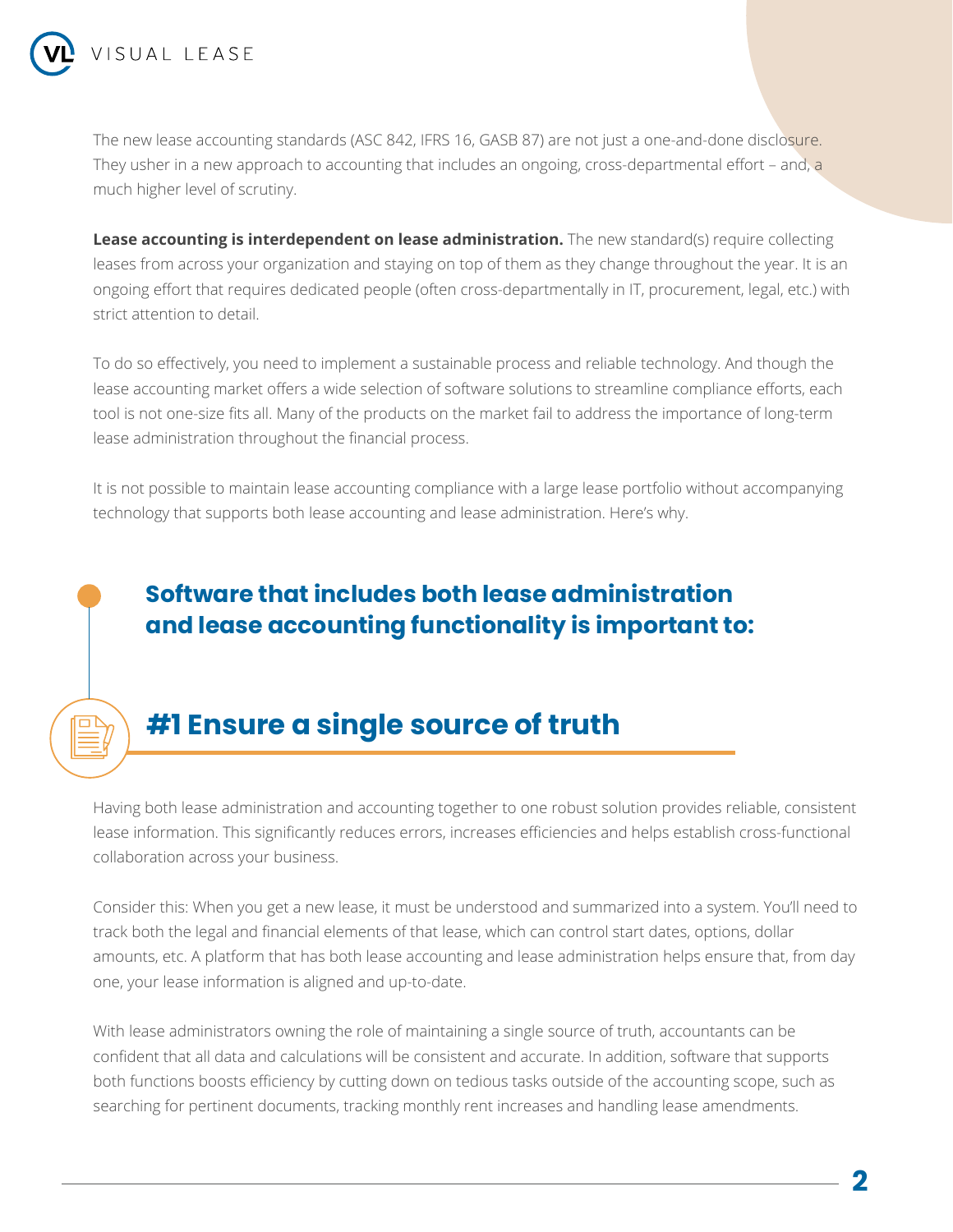

# **#2 Track lease changes throughout the year**

Leases are dynamic – and maintaining lease accounting compliance depends on tracking ongoing lease modifications. This can be tricky because leases are complex legal documents that sometimes do not have a clear owner. There are leases (real estate, equipment, embedded leases in maintenance agreements, etc.) that are often handled by different departments within a business.

Lease terms change as your business takes on new spaces, scales back or renegotiates. To handle these updates manually would be inefficient, but using a complete lease accounting and lease administration solution that can accommodate unique organizational scenarios is key to ensure the compliance process goes smoothly. Many organizations search for short-term solutions, however, leases are too volatile for quick fixes.

Further, you can drive additional efficiencies by leveraging software that automatically calculates your journal entries under the current and new lease accounting standards, and provides you with all the required calculations for any given lease and time period whether it's straight-line expense entries, right-of-use asset entries, lease liability entries, or interest and amortization entries. These calculations can be done quickly and efficiently while keeping one single source of truth for your team.



# **#3 Maintain a comprehensive audit trail**

It is important to remember that compliance is not just about meeting accounting standard requirements, but also implementing proper policies and procedures to reduce risk.

Using lease accounting and lease administration software that has comprehensive user rights, integrated approval workflows and audit trail capabilities provides additional peace of mind knowing that any changes – including ones made to critical dates, financial impacts of modifications and more – are fully auditable.

Leases are often managed and modified by a variety of entities both inside and outside an organization. Due to the number of people involved in altering important calculations, the accuracy of the lease data can be difficult to control and may be prone to error without a solution built to handle multiple users. Taking this precaution in the beginning of your compliance journey will save you a lot of time long-term.